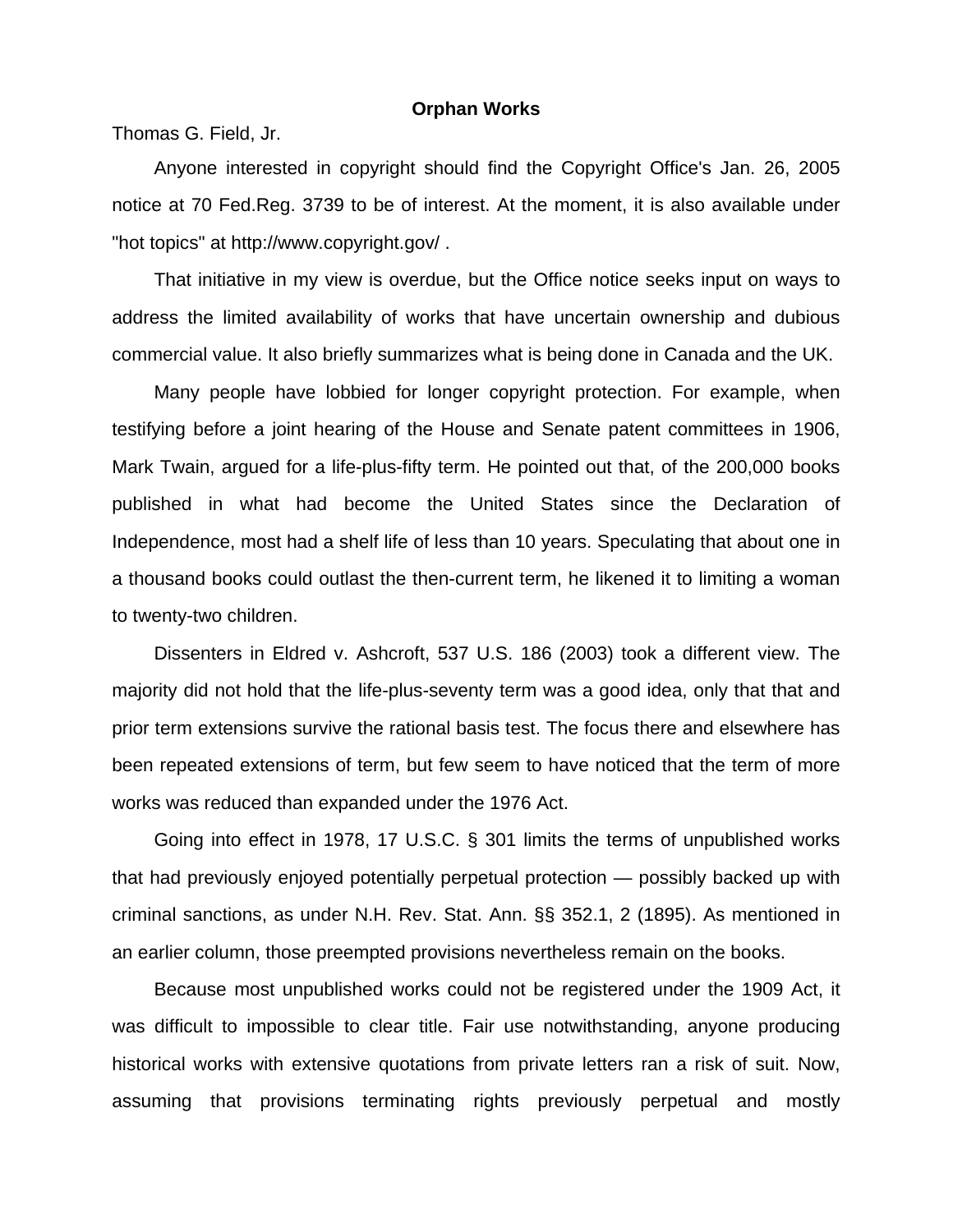unregisterable are constitutional, § 302(d) & (e) can be used to eliminate such risks.

 Various additional measures could be taken to increase the availability of works with uncertain ownership and dubious commercial value. A first step would be to choose a temporal benchmark for assuming that no one continues to be interested in those works. The base 28-year term under the 1909 Act might be a good place to start.

 That no one appears to be interested does not mean that no one will be. The larger the success of a work incorporating an orphan work, the more likely a stranger will stake a claim. When uses exceed the bounds of fairness under § 107, publishers are subject to injunctions. That could force a negotiated royalty sufficiently large that others aware of it would be at least wary of falling into the same trap. Hence, compulsory licenses seem attractive, and I outline one such scheme below.

 First, to minimize opportunities for escheat and to encourage productive uses of long-neglected works, discrete formulae can avoid the excessive overhead implicit in adjudication. To further simplify things, a rate based on only, e.g., content percentages and publishers' gross sales prices would be attractive.

 Were the rate 5%, a publisher selling a collection of ten, ten-page pieces for \$30.00 would face a maximum liability of \$1.50 (\$30 times 5%). A rate double that seems reasonable, but it should be kept in mind that the publisher took all the risk and claimants are profiting from work otherwise generating nothing.

 Second, whatever the rate, publishers should not be obligated to resolve competing claims. Disputes could be eliminated were Copyright Office records dispositive as to ownership, not merely presumptive as under § 410(c). Challenges to those or other official records should be possible within three years (the § 507(b) statute of limitations) of an initial claim (or of the publication date). Should claims still open to challenge or unsupported by such records be made, payment could be put into escrow. To keep costs low, only disputes between claimants should be resolved (failing settlement) by judicial, arbitral or administrative adjudication.